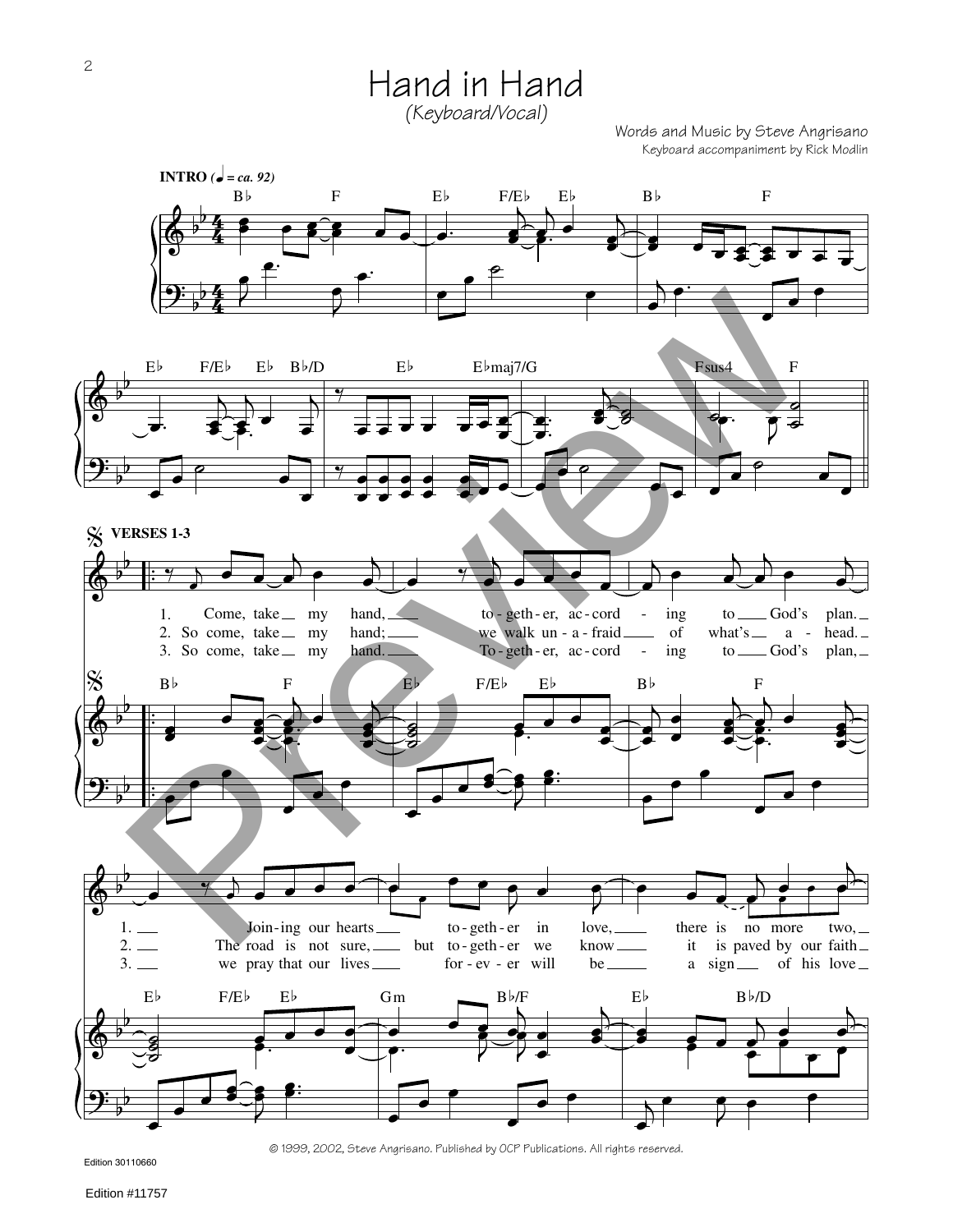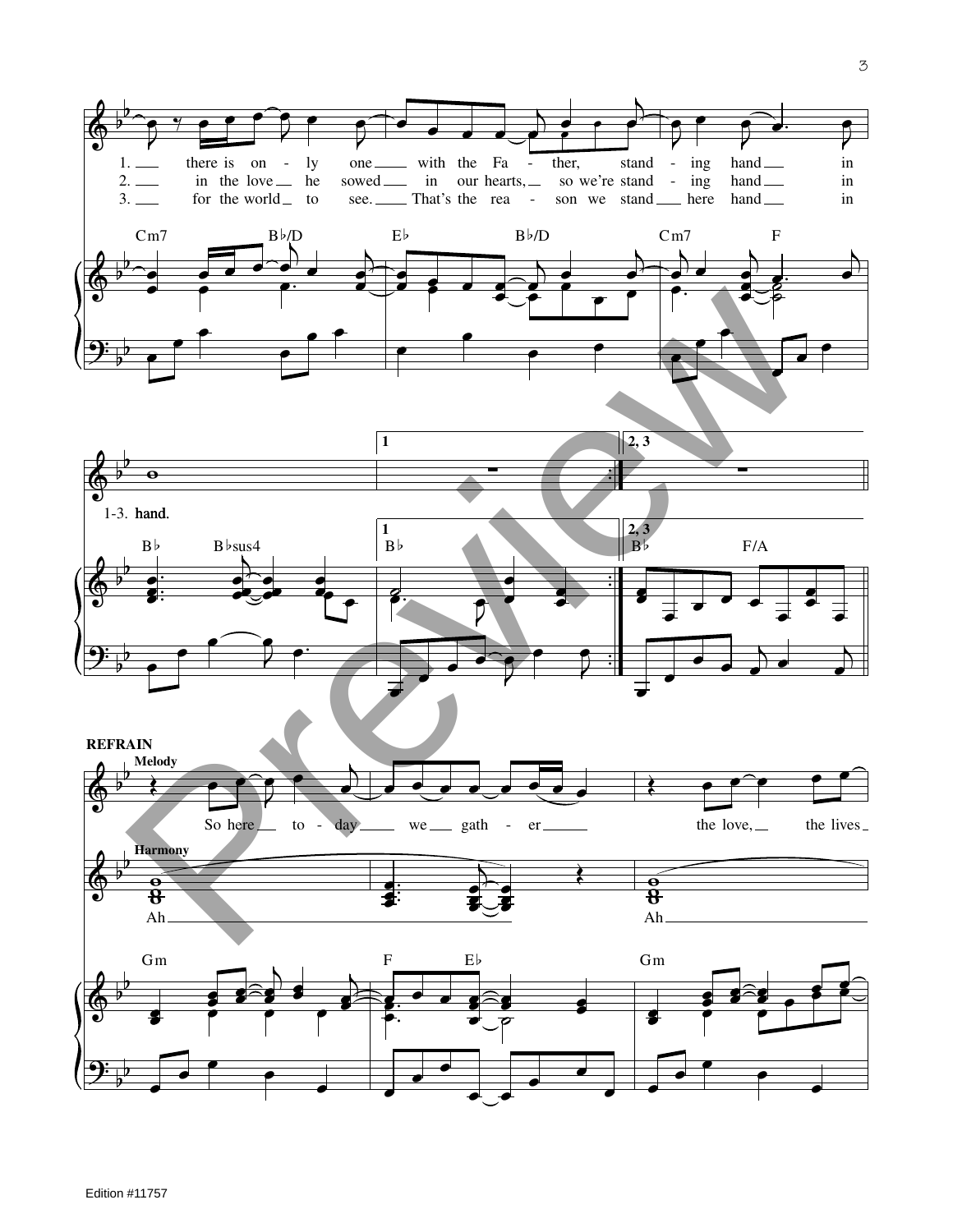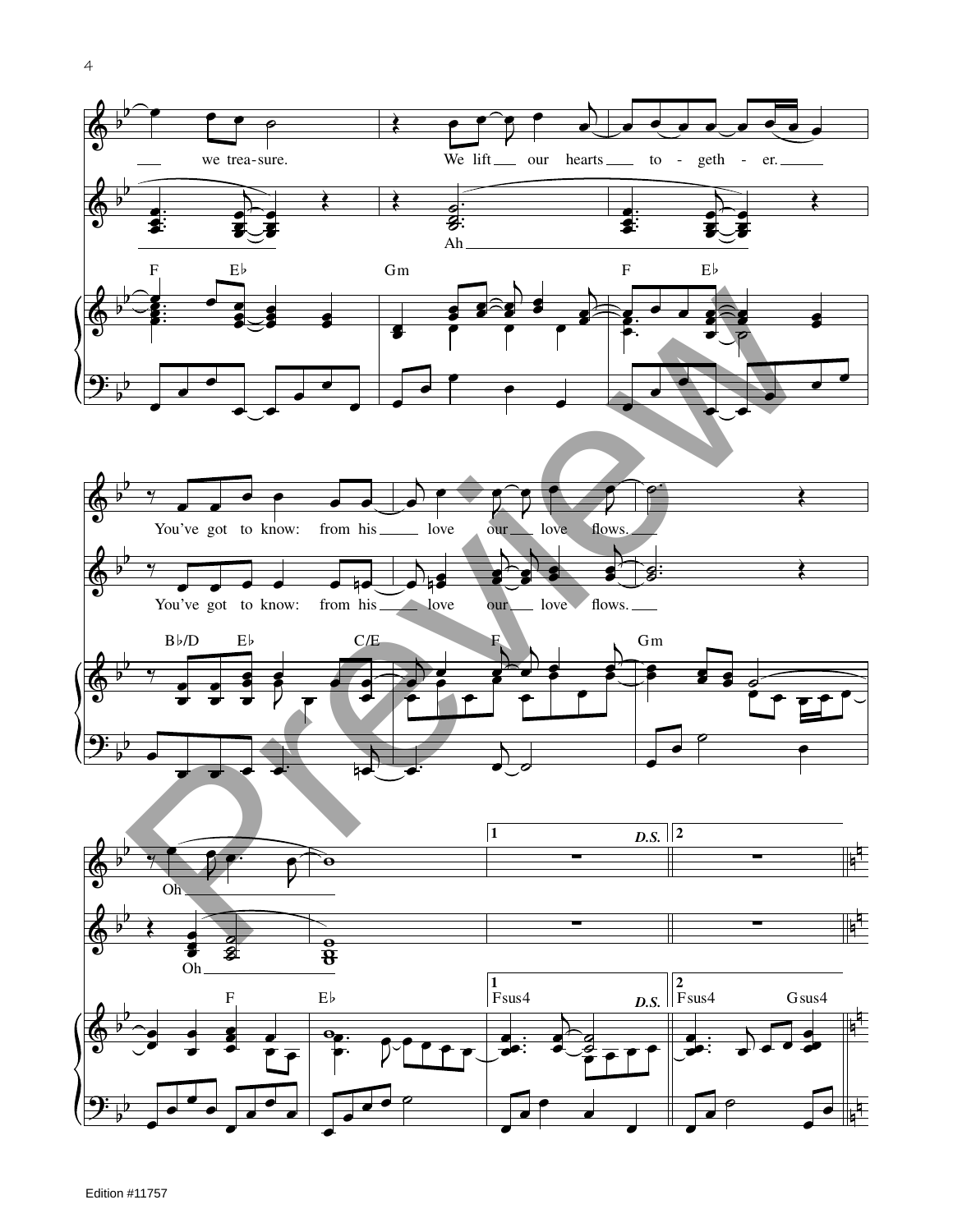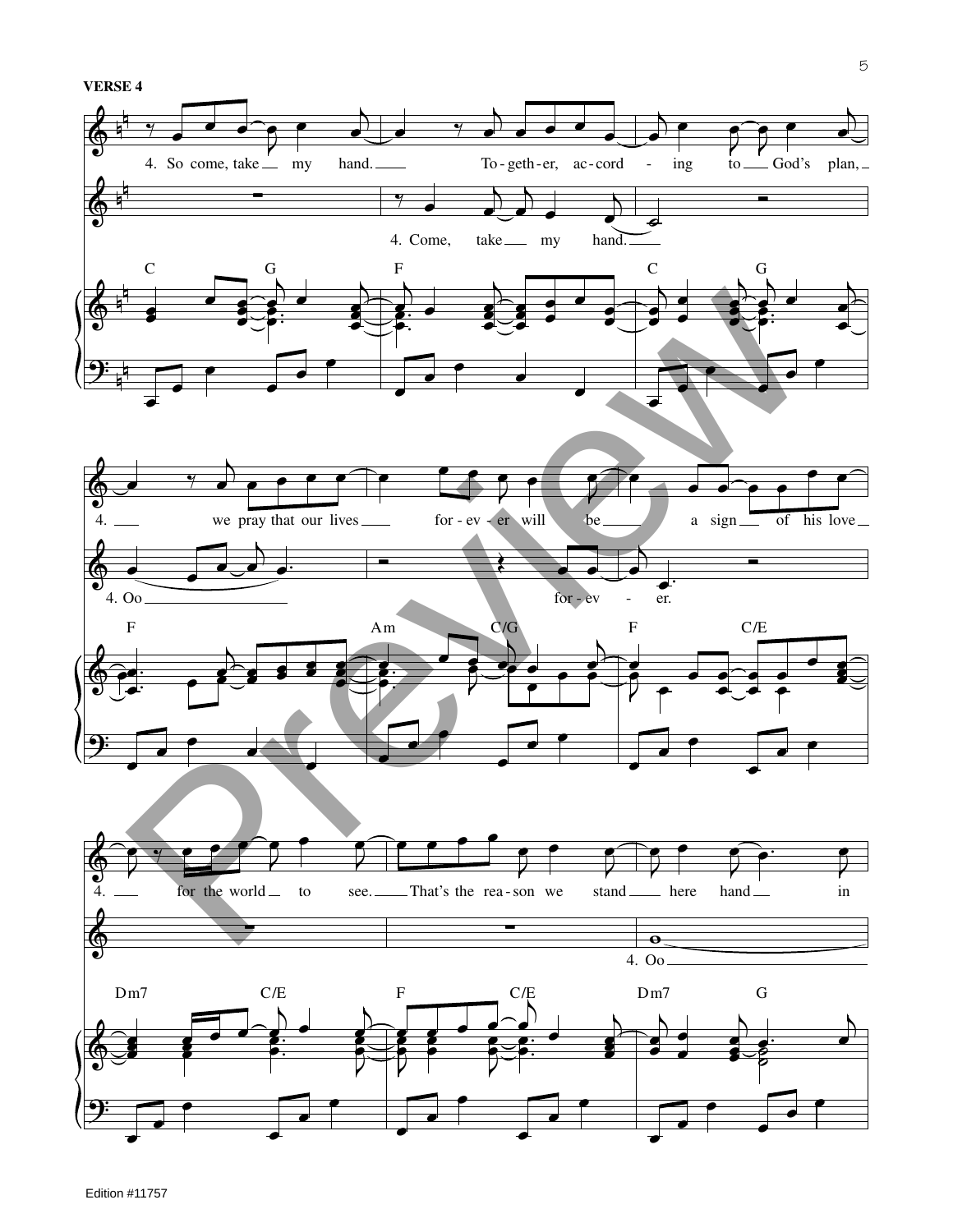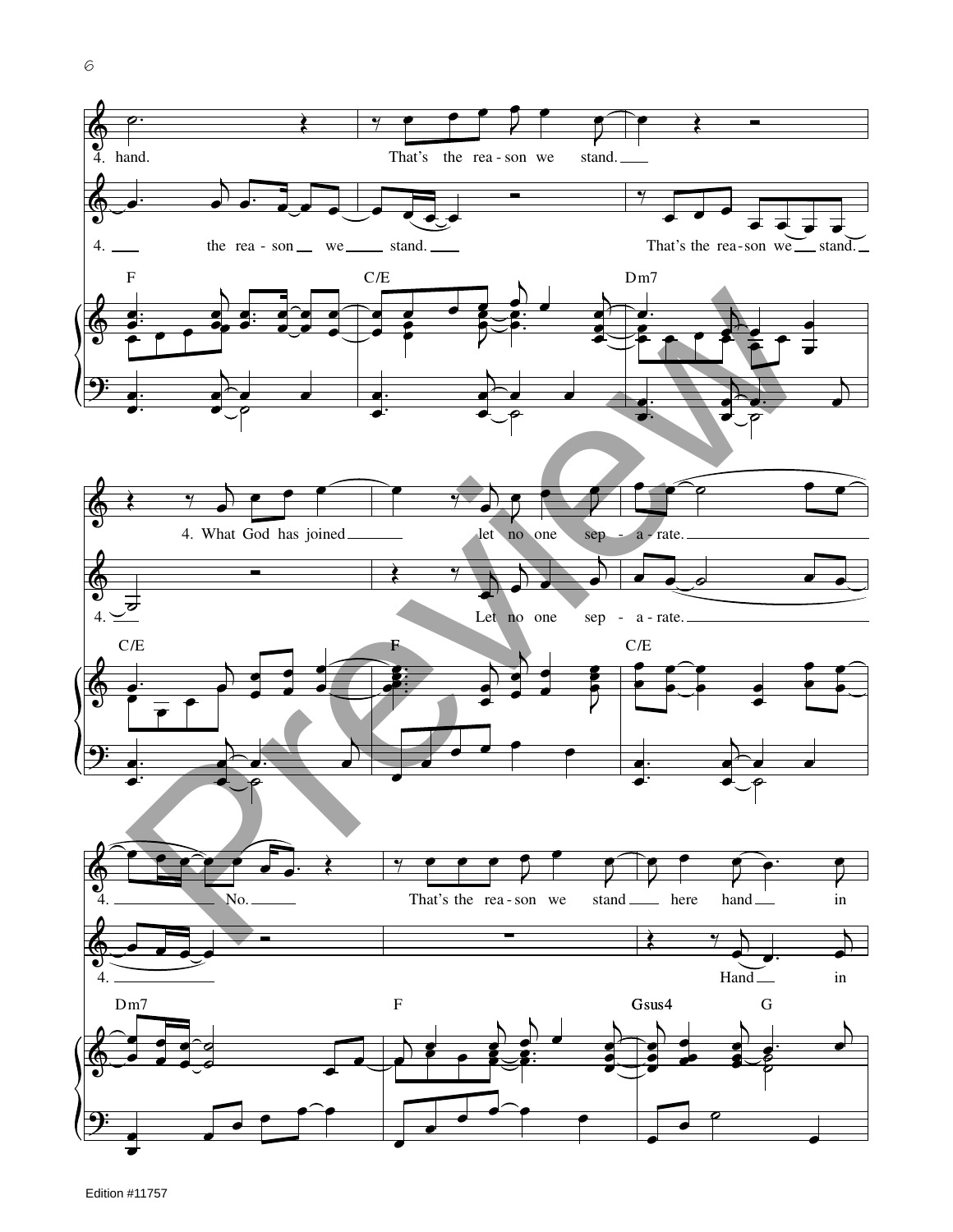



Edition #11757

7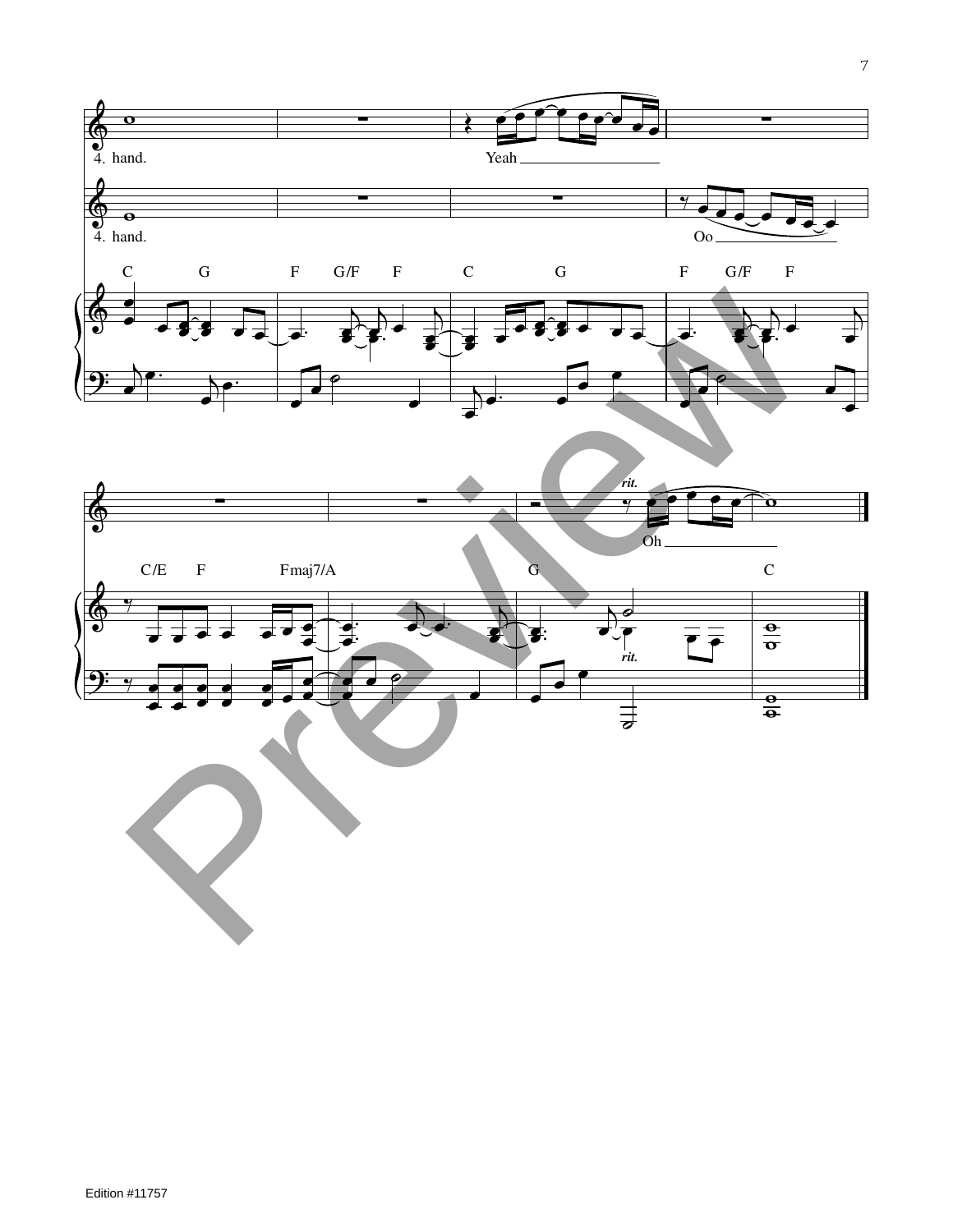Hand in Hand *(Guitar/Vocal)*

Words and Music by Steve Angrisano



<sup>©</sup> 1999, Steve Angrisano. Published by OCP Publications, 5536 NE Hassalo, Portland, OR 97213. All rights reserved.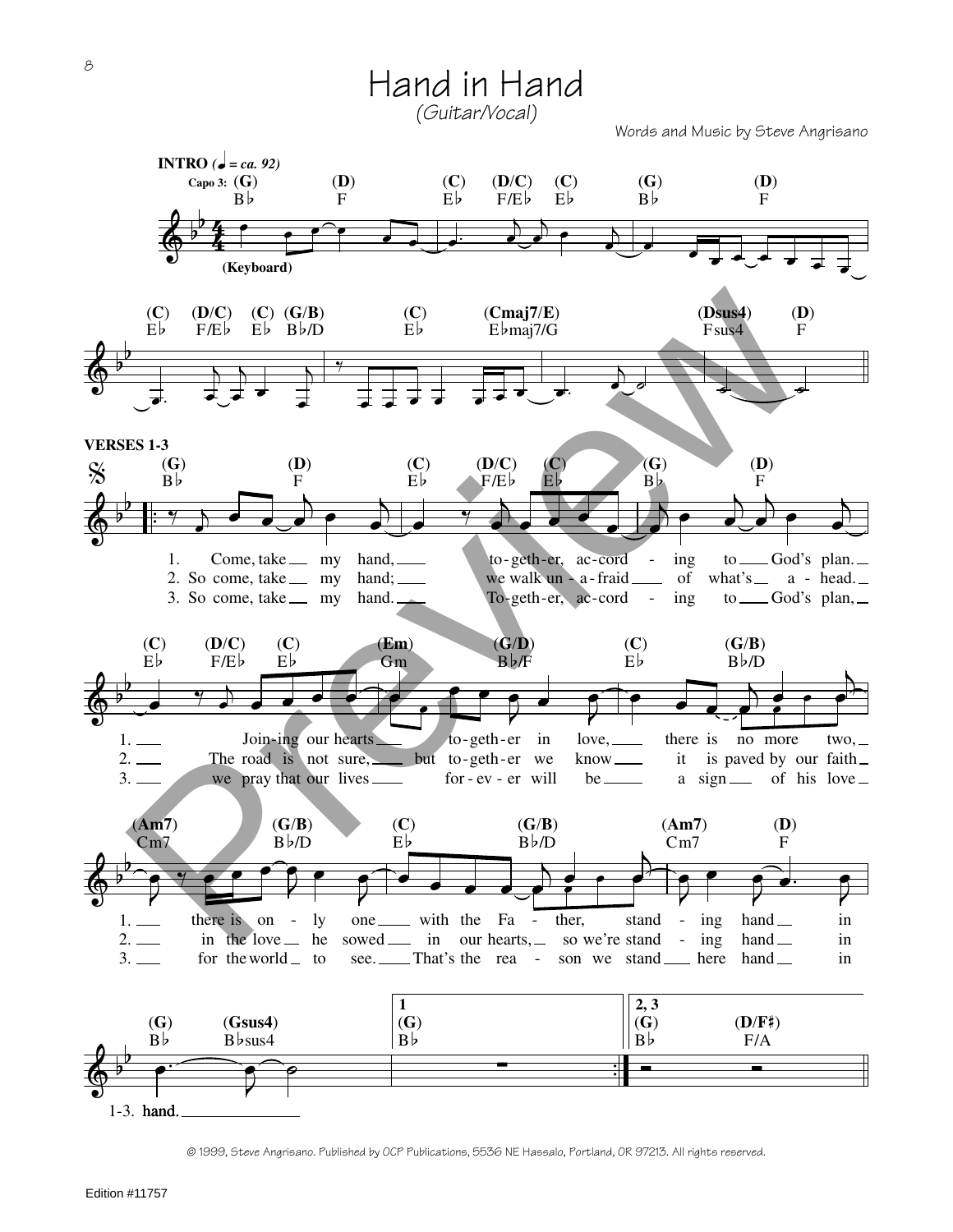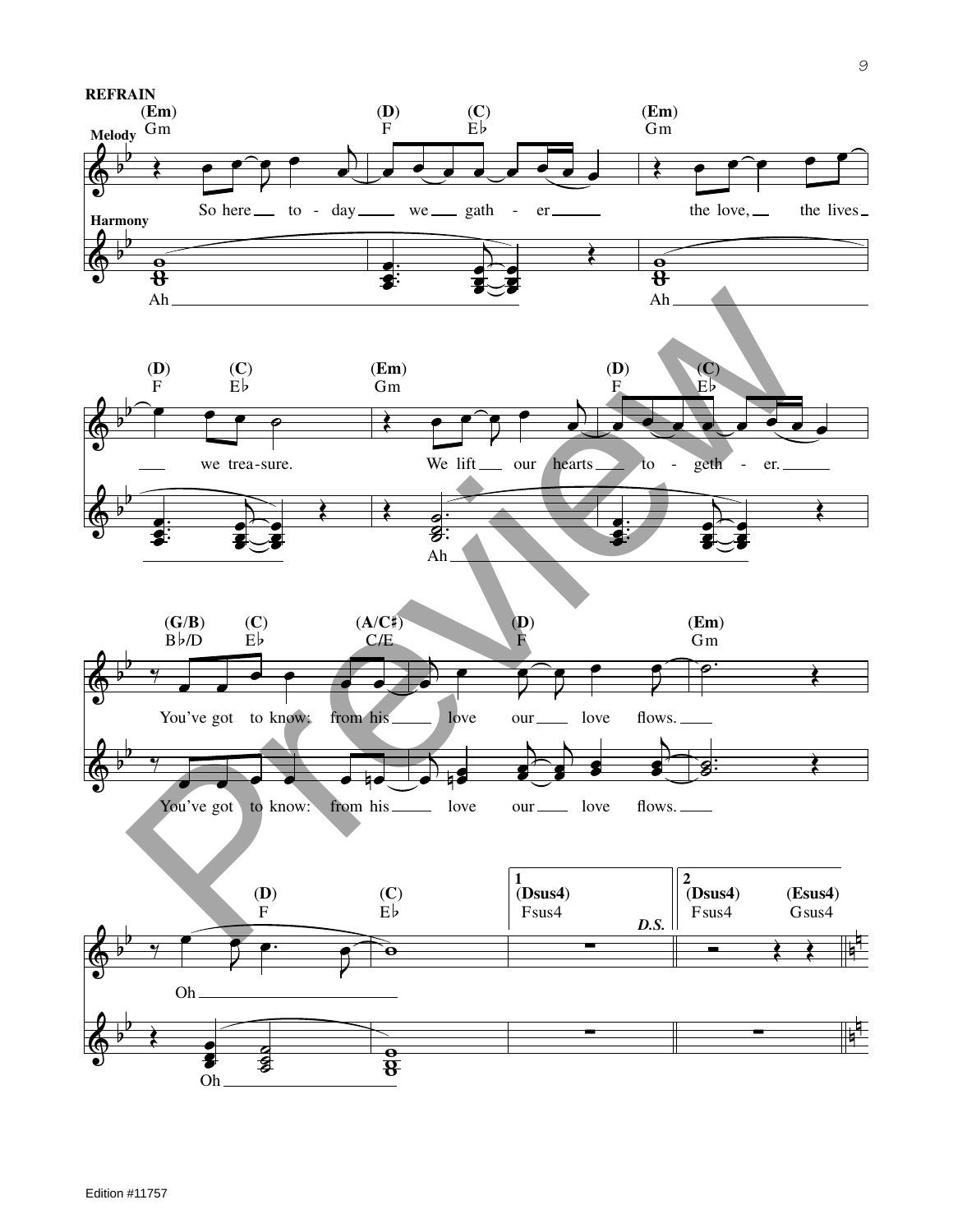



## Edition #11757